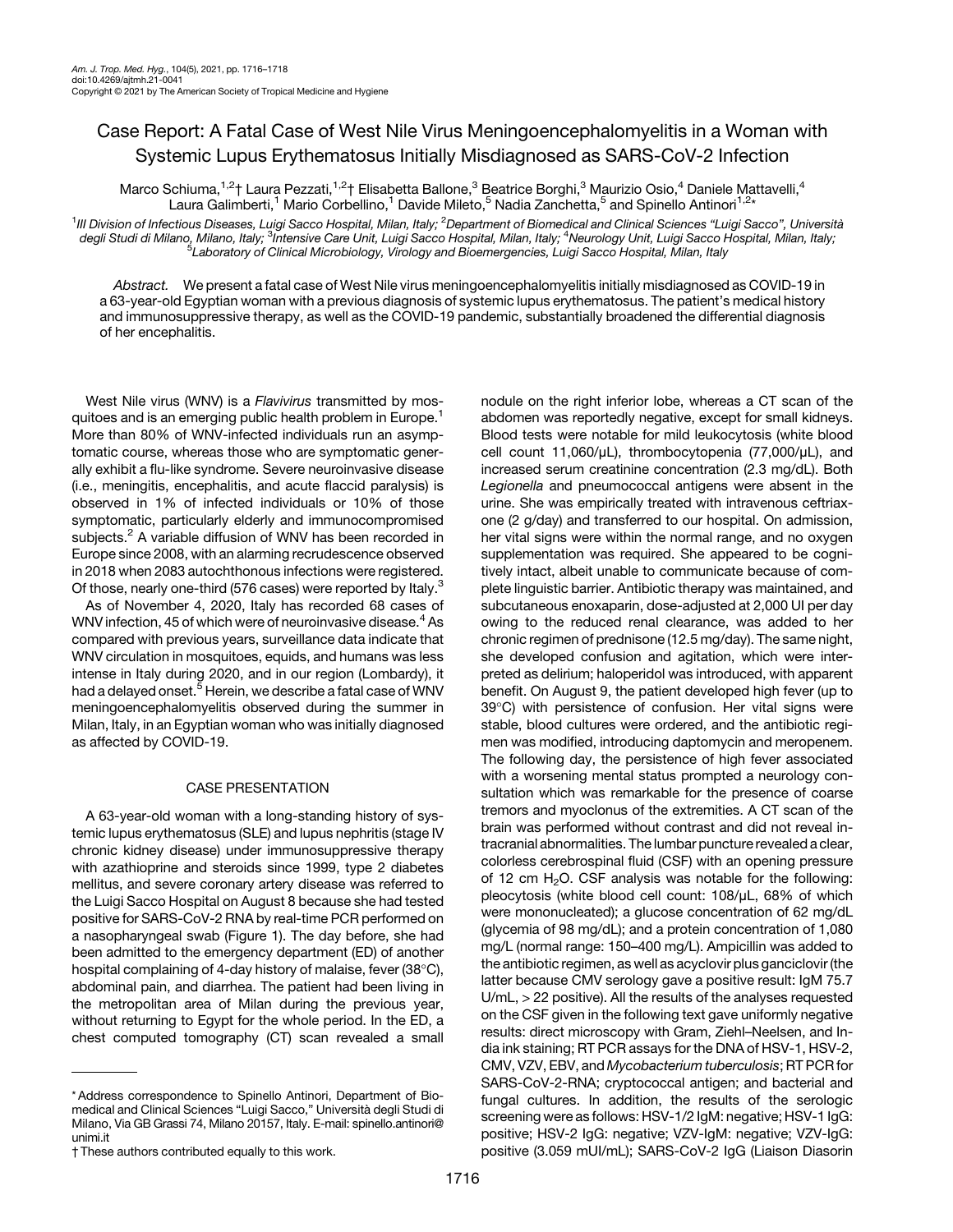<span id="page-1-0"></span>

FIGURE 1. Time course of WNV neuroinvasive disease initially misdiagnosed as SARS-CoV-2 infection. For other serologies and microbiology results, refer to the text. Amp = ampicillin; ACV = acyclovir; Ct = cycle threshold; CTX = ceftriaxone; cp = copies; CSF = cerebrospinal fluid; Dap = daptomycin; ED = emergency department; GCS = Glasgow Coma Scale; GCV = ganciclovir; ICU = intensive care unit; ID = infectious diseases; Mer = meropenem; NPS = nasopharyngeal swab; WNV = West Nile virus.

SARS-CoV-2 S1/S2 IgG): positive (30,1 UA/mL); HIV-1/2 Ag/ Ab: negative.

Nasopharyngeal swabs for the detection of SARS-CoV-2 RNA by RT PCR were repeated on August 8, 9, and 10 always with negative results. On the third day of hospitalization (August 11), the patient deteriorated neurologically, showing a Glasgow Coma Scale of seven (O3M3V1). She was thus intubated and transferred to the intensive care unit of our hospital. A bronchoalveolar aspirate obtained during orotracheal intubation was sent for SARS-CoV-2 RNA RT PCR and returned a negative result. This finding, together with the absence of the virus in four consecutive nasopharyngeal swabs and the SARS CoV-2 IgG positivity, is suggestive of COVID-19 in the convalescent phase. An electroencephalogram (EEG) demonstrated generalized slowing with diffuse irregular delta activity with arrhythmic waves and epileptic activity. A second lumbar puncture was judged unfeasible, due to worsening thrombocytopenia (47,000/μL). Therefore, we requested West Nile virus (WNV) serology and PCR on blood and urine. Both IgM and IgG anti-WNV (WNV IgM and IgG Capture DxSelect, Focus Diagnostics, Cypress, CA) turned negative, whereas, notably, PCR (WNV ELITe MGB kit REV.01, ELITech Group, Turin, Italy) was positive in both the patient's blood and urine. A neurological reevaluation showed a picture of flaccid paralysis involving the four limbs with bilateral pyramidal signs. Based on the clinical picture and the results of the virological assays, the diagnosis of WNV meningoencephalomyelitis was finally made on August 13. Despite supportive therapy, the patient died 6 days later while in the ICU.

## **DISCUSSION**

This case of WNV neuroinvasive disease observed in a patient with long-standing SLE and an initial diagnosis of SARS-CoV-2 infection was challenging for several reasons.

First, neurological complications of SARS-CoV-2 infection have been increasingly reported, with a prevalence ranging from 4.3% to 73% depending on which symptoms are considered.<sup>[6](#page-2-0)–[8](#page-2-0)</sup> Meningitis, encephalitis, myelitis, acute disseminated encephalomyelitis, the Guillan–Barré syndrome, and other acute neuropathies have been described as the consequence of the neurotropism of SARS-CoV-2 or secondary to the prominent inflammatory or immune-mediated manifestations of COVID-19.<sup>[8](#page-2-0)</sup> A retrospective study conducted in France showed that COVID-19–associated encephalopathy and encephalitis occurred in, respectively, 30.2% and 9.5% of patients with neurologic manifestations.[7](#page-2-0) The median time of appearance of both conditions was 6 and [7](#page-2-0) days after the first COVID-19 symptoms.<sup>7</sup> In hindsight, our